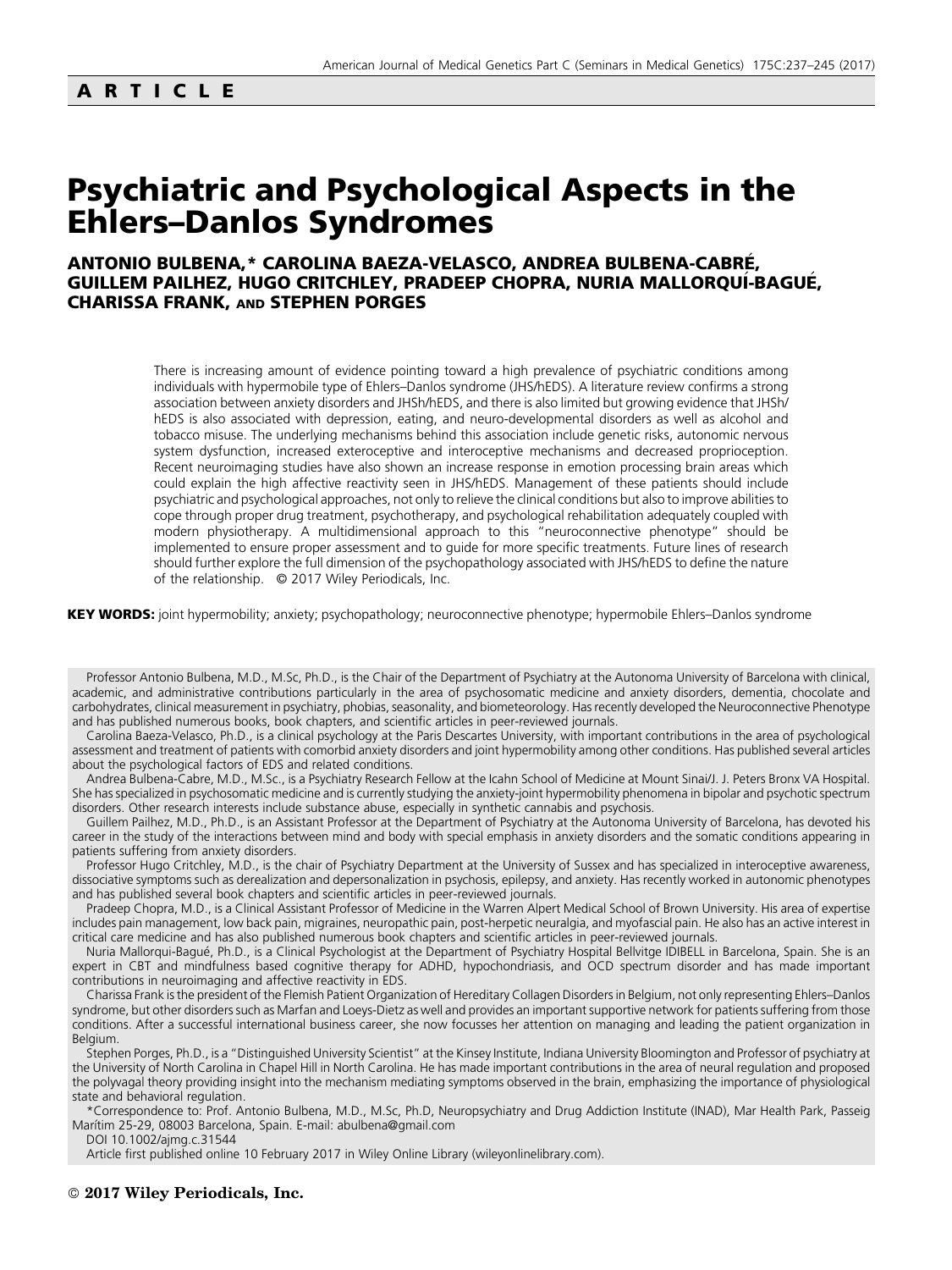## How to cite this article: Bulbena A, Baeza-Velasco C, Bulbena-Cabre A, Pailhez G, Critchley H, Chopra P, Mallorgui-Bagué N, Frank C, Porges S. 2017. Psychiatric and psychological aspects in the Ehlers-Danlos syndromes. Am J Med Genet Part C Semin Med Genet 175C:237–245.

## INTRODUCTION

The relationship between the JHS/ hEDS and anxiety was an unexpected finding that we first described in 1988 at the Hospital del Mar in Barcelona [Bulbena et al., 1988]. It really was a clinical observation rather than a pathophysiological reasoning and the reiterated coincidence of the two conditions prompted us to study this association in more detail. Prior to this study, there were some scattered observations in the literature pointing to this new direction. In 1957, rheumatologist Rotés-Querol and Argany [1957] observed a remarkable degree of nervous tension suffered by patients with hypermobility. To a certain extent, there were some indirect references about the relationship between "visceroptosis" and anxiety/phobias in the classical psychosomatic literature [Flanders Dunbar, 1955].

Literature uses indistinctly Joint Laxity (the original name), Joint Hypermobility (the given name) and Elher–Danlos Syndrome-Hypermobile type (hEDS). Joint hypermobility (JH) is characterized by an extended range of motion of the joints, increased distensibility of joints in passive movements and hypermobility in active movement in the absence of another rheumatologic disease. JHS/hEDS is multisystem condition associated with musculoskeletal dysfunctions, possibly resulting from a glycoprotein deficiency and genetic alterations affecting the formation of collagen, which would explain tissue looseness, prolapsed organs, visceroptoses, pneumotorax, and vulnerability to trauma in these patients.

There are several sets of criteria that show minimal variations from the originally proposed by Rotés, although new self-assessment questionnaires have been added to the assessment methods of JHS [Hakim and Grahame, 2003; Bulbena et al., 2014]. A review paper of all the available criteria showed a high degree of agreement among all of them [Bulbena et al., 1992] but a more

comprehensive set of 10 criteria obtained by cluster analysis was also proposed. However, the most often used are the "Beighton criteria" converted to a 9-point clinical scale by which subjects with a score  $\geq 4$  are considered as having JHS. In 2000, Grahame et al. [2000] developed the Brighton criteria to replace the Beighton criteria for the joint hypermobility syndrome (JHS). According to these criteria, the syndrome diagnosis is made taking into account the Beighton score and also some other clinical manifestations associated with hypermobility. The clinical assessment of the JHS/hEDS is not difficult but examiners should be trained in order to ensure the reliability of the exam.

Joint hypermobility (JH) is characterized by an extended range of motion of the joints, increased distensibility of joints in passive movements and hypermobility in active movement in the absence of another rheumatologic disease.

In this article, we review the psychopathology associated with JHS/ hEDS, as well as the possible explanations for such association, the controversies, management, and future lines of research.

## **METHODS**

The working group was composed of well-respected international clinicianresearchers in the area of psychopathology with special interests in Ehlers– Danlos syndromes as part of the International Consortium on the Ehlers–Danlos Syndromes. Literature searches were conducted using the main electronic

databases including the Cochrane Library, Informit, PsycINFO, PubMed, and Scopus. The main search terms used were "joint hypermobility syndrome," "joint hyperlaxity," "anxiety," and each separate psychiatric diagnostic category. Studies were included if they were published until September 2016, either in English or Spanish, if they reported any psychiatric conditions associated with joint hypermobility. The consensus was obtained after all authors completed their contributions and reviewed the manuscript on three separate occasionsto ensure general agreement by all the authors. A total of 66 articles were included in the review.

# LITERATURE REVIEW

## Psychopathology

Herein, the syndromes joint hypermobility syndrome (JHS) and the hypermobile type of Ehlers–Danlos are considered as single entity (JHS/ hEDS) for the purposes of this discussion defined by the previous diagnostic criteria, Brighton and Villefranche, respectively, except where the distinction is considered pertinent. See "The 2017 International Classification of the Ehlers-Danlos Syndromes" by Malfait et al., this issue.

## Anxiety disorders

The relationship between JHS/hEDS and anxiety disorders has been widely explored during the past 30 years and current literature supports a solid association between these two variables [Bulbena et al., 2015]. Bulbena et al. [1993] conducted the first empirical case-control study where a sample of rheumatologic outpatients with JHS/ hEDS were assessed and  $\sim 70\%$  of hypermobile patients had some type of anxiety disorder, as compared to 22% in the controls [Bulbena et al., 1988]. A second study [Martin-Santos et al., 1998] evaluated outpatients with new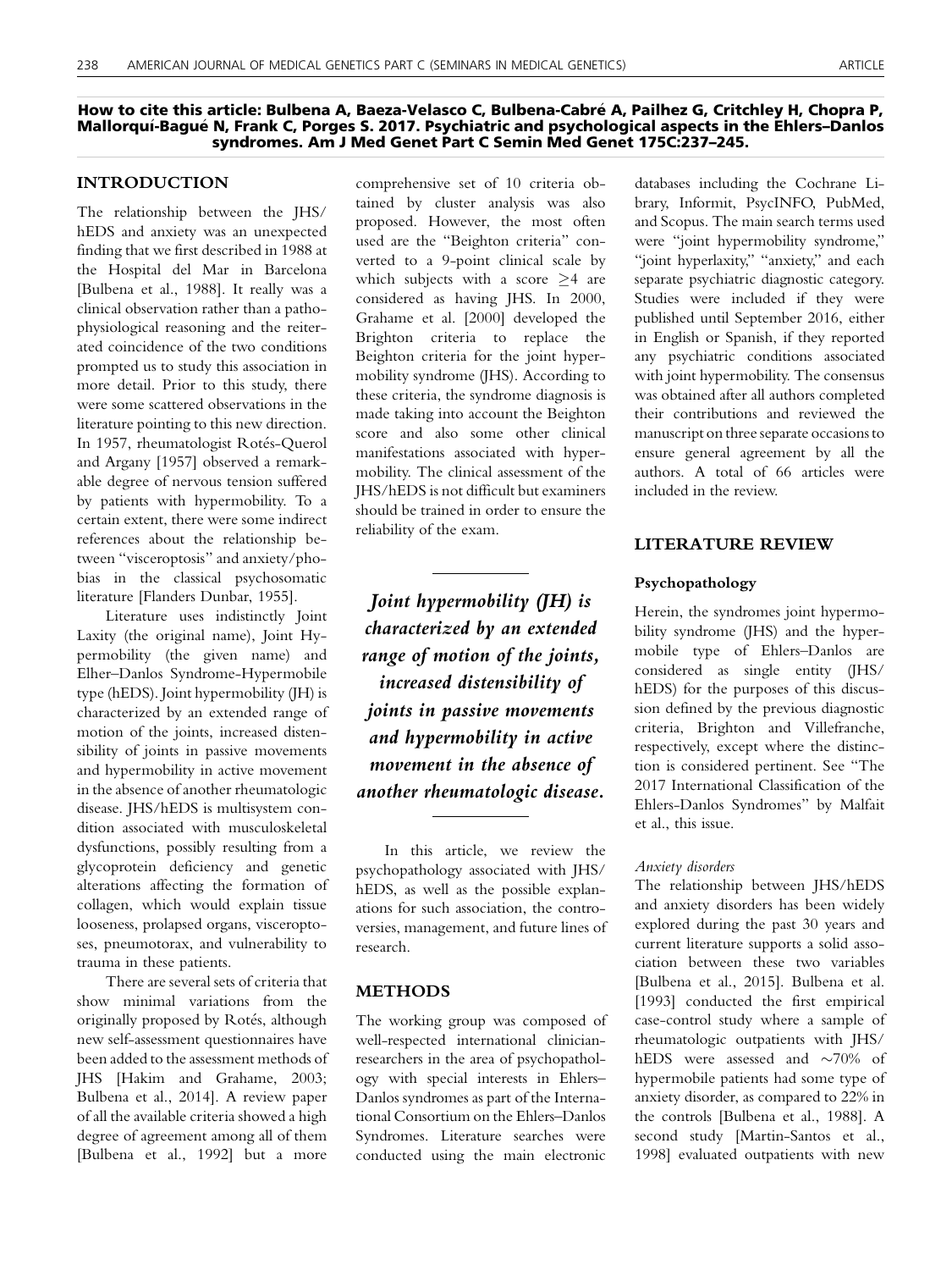diagnoses of panic disorder and/or agoraphobia and found that JHS/ hEDS was present in  $\sim$ 70% of patients with anxiety disorders compared to 10% in the controls. Garcia Campayo et al. [2010] also found a high prevalence of JHS/hEDS (61.8%) among subjects suffering from panic disorders compared with 10.9% among healthy controls.

Bulbena et al. conducted the first empirical case-control study where a sample of rheumatologic outpatients with JHS/hEDS were assessed and  $\sim$  70% of hypermobile patients had some type of anxiety disorder, as compared to 22% in the controls.

Other studies in non-clinical populations showed that individuals with JHS/hEDS scored significantly higher in state/trait and social anxiety scales [Bulbena et al., 2004; Baeza-Velasco et al., 2011a]. A recent meta-analysis [Smith et al., 2014] revealed that people with JHS/hEDS experience significantly greater perception and fear intensity and have higher probability of agoraphobia and panic disorders. These authors pointed out that current evidence is derived from Mediterranean adult populations and highlighted that more research should be done to study this association in other populations.

The only incidence study that evaluated the relationship between JHS/hEDS and anxiety disorders was done in the general population with a 15 years follow-up [Bulbena et al., 2011]. Cumulative incidence of panic/ agoraphobia disorder was significantly higher in the JHS/hEDS group (41.4%) with a relative risk of 22.3 (95% confidence interval [CI] 4.6–108.7,  $P < 0.0001$ ). Incidence of social and simple phobia was also significantly higher in the JHS/hEDS group and anxiolytic drug use was nearly fourfold higher among JHS/hEDS group.

# Mood disorders

Some studies examined the relationship between mood disorders and JHS/hEDS but the research on this area is significantly smaller compared to anxiety disorders. Two studies [Bair et al., 2003; Gurer et al., 2010] explored depressive disorders in JHS/hEDS subjects but no differences were found when comorbid anxiety was controlled for. In contrast, Pasquini et al. [2014] observed a higher rate of depressive symptoms in JHS/hEDS patients compared to controls. Other studies also revealed higher depressive symptoms in individuals with joint hypermobility (JH) without a known diagnosis of JHS/hEDS [Baeza-Velasco et al., 2011b; Murray et al., 2013]. The meta-analysis of Smith et al. [2014] concluded that people with JHS/ hEDS commonly exhibit more anxiety and depressive symptoms. Hershenfeld et al. [2016] found 42.5% prevalence of psychiatric disorders (especially depression and anxiety) in a retrospective sample of JHS/hEDS subjects. Therefore, some preliminary evidence suggests higher rates of depressive symptoms among JHS/hEDS, especially when comorbid anxiety is present.

# Personality disorders

The evidence in the field of personality disorder is very scarce and to date there is only one study published about it. Pasquini et al. [2014] observed that subjects with JHS/hEDS have a 5.8 relative risk of having a personality disorder, particularly anxious obsessive-compulsive personality disorder. Although this is in line with prior research studies that support a strong relationship between anxiety and JHS/ hEDS, these results should interpreted with caution due to the lack of large, well-designed studies in this field.

# Addictions

Most of the research about addiction in JHS/hEDS focused on substances (alcohol and tobacco mainly) and there are no studies about other dimensions of

addiction such as behavioral addiction. Carlsson and Rundgren [1980] found significantly higher joint hypermobility scores among female alcoholic patients but did not diagnose hEDS in these same patients so the relevance is unclear. Interestingly, they proposed a link to hormonal dysregulation in chronic alcoholics to the increase in joint laxity. Lumley et al. [1994] reported that in a sample of EDS patients  $(N = 48;$  including adults and children and multiple types), 12% were found to have a history of alcohol or illicit drug use although the type of illicit substance was not specified. Since chronic pain was one of the major psychological stressors in that study, it would be interesting to know if there was a misuse of pain medications as well. Regarding tobacco addiction, Carbone et al. [2000] studied the bone density in JHS/hEDS and found that the control group smoked more tobacco and were taller compared to the JHS/hEDS group, which is not consistent with other findings that showed that patients with hEDS have a tendency towards the ectomorphic (thin and tall) phenotype and also that people with hEDS smoke more cigarettes. A longitudinal study found smokers had significantly higher JH scores [Baeza-Velasco et al., 2015a] which was consistent with prior studies. Coping with distress is frequently cited as a motive for the higher tobacco and alcohol use as both substances are known to reduce anxiety.

# Eating disorders

Most studies seem to point toward a relationship between ectomorph somatotype (linear, thin, and usually tall) and JHS/hEDS [Bulbena et al., 2015], with higher rates of restrictive or compensatory eating disorders such as anorexia or bulimia. Some case reports described a co-occurrence of EDS and eating disorders such as anorexia nervosa (AN) [Al-Mufty and Bevan, 1977; Miles et al., 2007], although the type of EDS was not specified in the reports. Goh et al. [2013] hypothesized that since there is symptom overlap seen AN and JH such as gastrointestinal symptoms, orthostatic intolerance, and fatigue associated syndromes, JH is a possible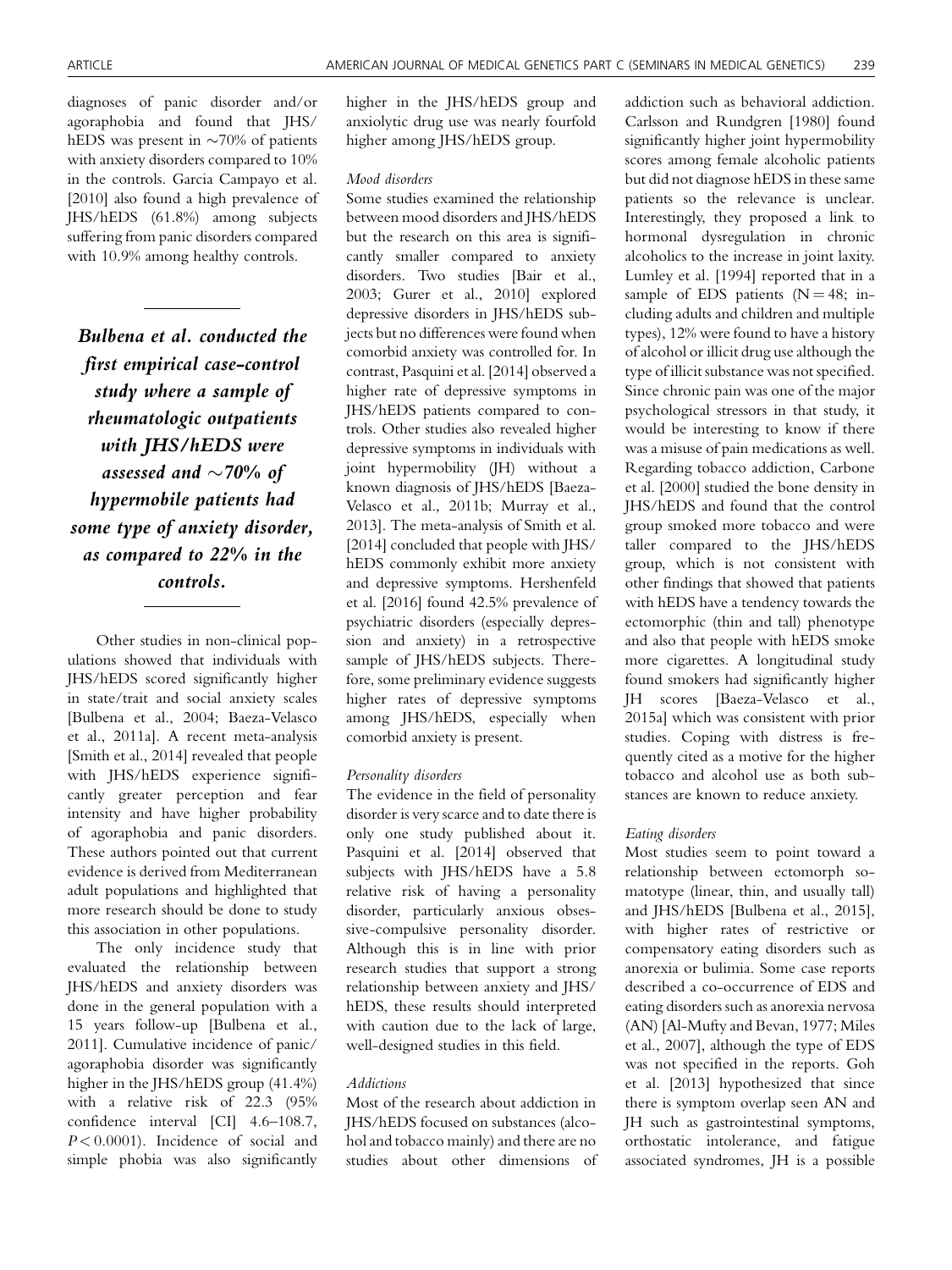indicator of a familial disorder of connective tissue elasticity which potentially plays a causal role in the development of the eating disorder.

Most studies seem to point toward a relationship between ectomorph somatotype (linear, thin, and usually tall) and JHS/hEDS, with higher rates of restrictive or compensatory eating disorders such as anorexia or bulimia.

Recently, Baeza-Velasco et al. [2015b] proposed a model of eating disorders in JHS/hEDS that provided some light about this phenomenon. The authors hypothesized that both articular and extra-articular features play a role in developing and maintain these eating patterns (Fig. 1).

#### Psychosis

There are some articles addressing the relationship between JHS/hEDS and schizophrenia. Bulbena et al. [2005] studied 124 patients with schizophrenia with and without comorbid JHS/hEDS and found JHS/hEDS was markedly more frequent within the schizophrenic-panic/phobic cluster (62.1%) [OR: 9.35, CI: 3.85–22.73,  $P < 0.0001$ ]. Similarly, Bulbena et al. [2007] found that individuals with comorbid schizophrenia JHS/hEDS had higher rates of phobia/panic anxiety and more positive symptoms as well, and postulated that JH could be a clinical marker for this phenotype in schizophrenia. In a third case control study (schizophrenic patients vs. healthy controls) done by the same group evaluating the somatotype in schizophrenia, JHS/ hEDS had comparable rates between the groups but there was a tendency toward positive association between anxietyjoint hypermobility and anxiety-ectomorphism [Pailhez et al., 2009]. A case report by Sienaert et al. [2003] described a case where a patient with comorbid schizoaffective disorder and classical EDS received electroconvulsive therapy, although it is unclear if the patient met diagnostic criteria for classical EDS.

#### Neurodevelopmental disorders

This is a burgeoning area of research that has developed over the recent years which seems to indicate a degree of co-occurrence of JHS/hEDS and some neuro-developmental disorders including attention-deficit/hyperactivity disorders (ADHD), developmental coordination disorder (DCD), and autism spectrum disorder (ASD).

In the area of ADHD, Eccles et al. [2014] found that adults with ADHD had higher rates of JH and symptoms of autonomic dysfunction compared to healthy controls. Another study, done by Harris [1998] that was published as a letter to the editor, found that the great majority (99%) of children with ADHD in his sample had JH, although this results should be interpreted with caution as it is based on clinical observations with no methodology reported. Similarly, Hollertz [2012]



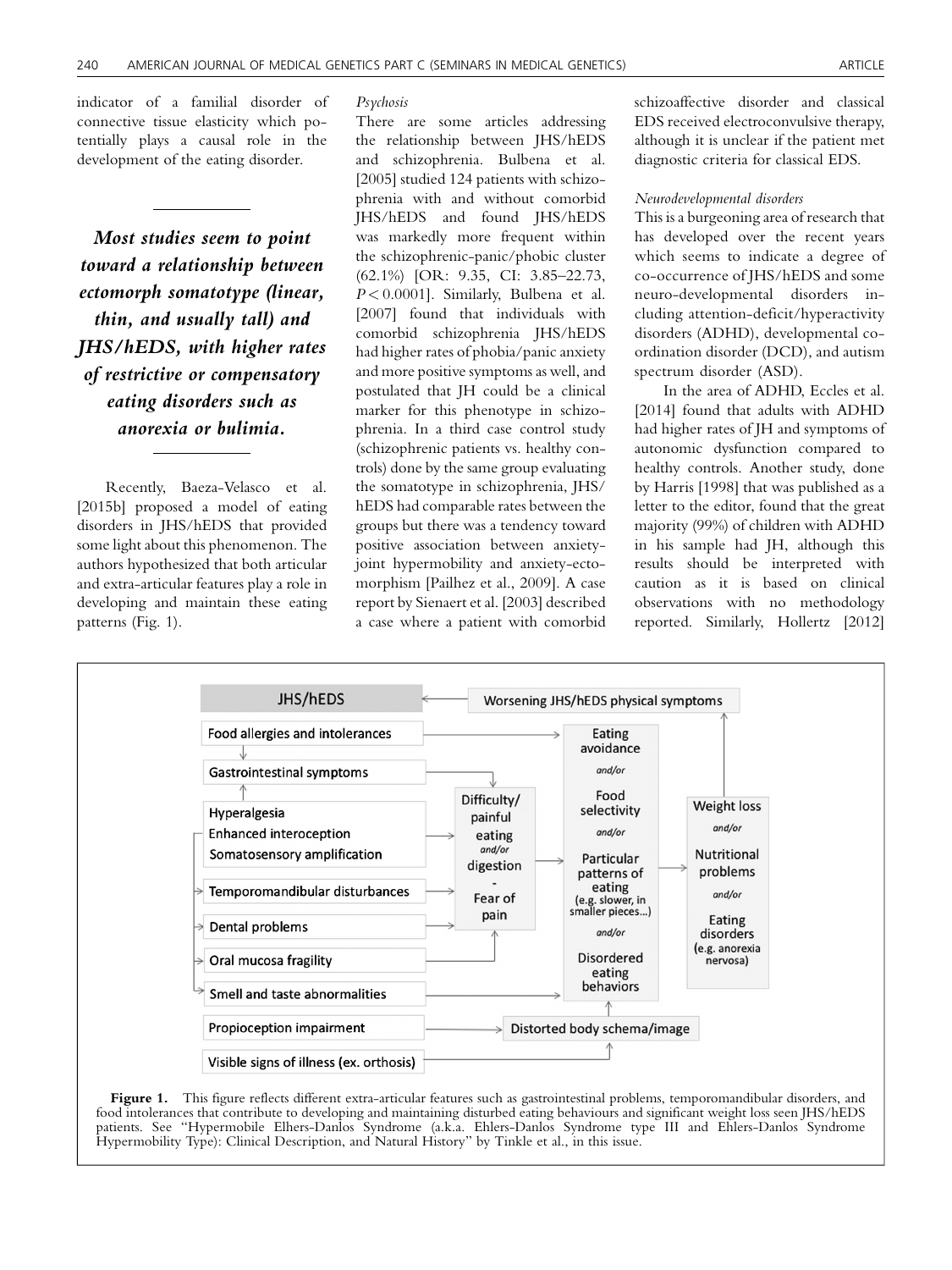reported high co-occurrence of EDS and ADHD based on an observational study. Other authors such as Dogan et al. [2011] and Shiari et al. [2013] did matched case control studies and found that JH was significantly higher in the ADHD group as well as anxiety compared to healthy controls.

Concerning DCD, Kirby and Davies [2007] reported that children with DCD have more symptoms associated with JHS/hEDS including joint hypermobility, pain, and autonomic dysfunction compared to asymptomatic typically developing children. Jelsma et al. [2013] found a significantly higher mean score of JH in the DCD-group as compared to age-matched, typically developing children. Ghibellini et al. [2015] suggested that the relationship between JH and DCD may be due to poor proprioception in hypermobile children.

No articles are published regarding the relationship between ASD and JHS/ hEDS but a few have looked at the prevalence of JH in ASD. Shetreat-Klein et al. [2014] did a matched case control study and found that ASD children have greater mobility of joints and more gait abnormalities compared to healthy controls. However, this study had a relatively small sample and excluded children with overt neurological problems, which may not be an accurate representation of the ASD population. Also, few case reports also highlighted the comorbidity ASD-JH [Tantam et al., 1990; Sieg, 1992; Takei et al., 2011], but further studies need to further explore the possible association of JHS/hEDS and ASD.

# Psychiatric and Psychological Treatment for hEDS

Although no specific studies about psychopharmacologic treatment for hEDS have been published yet, there is significant evidence that JHS/hEDS patients take more anxiolytics than the counterpart. The overall use of psychotropic drugs was 41.4% in JHS/hEDS subjects compared to 13.9% in controls (OR: 4.38 CI 95% 1.8–10.9) [Bulbena et al., 2011].

Although no specific studies about psychopharmacologic treatment for hEDS have been published yet, there is significant evidence that JHS/ hEDS patients take more anxiolytics than the counterpart. The overall use of psychotropic drugs was 41.4% in JHS/hEDS subjects compared to 13.9% in controls (OR: 4.38 CI 95% 1.8–10.9).

High levels of anxiety and depression are frequent in JHS/hEDS [Smith et al., 2014; Bulbena et al., 2015] and it has been shown that negative emotions may increase the experience of pain [Linton and Shaw, 2011]. Celletti et al. [2013] observed that patients with a JHS/hEDS had high scores of kinesiophobia. JHS/hEDS patients also have hyperalgesia [Castori, 2013], enhanced interoception [Mallorqui-Bague et al., 2014; Bulbena et al., 2015], and a tendency toward a somatosensory amplification [Baeza-Velasco et al., 2011b]. These aspects related to increased perception and/or reduced tolerance of pain [Feuerstein and Beattie, 1995; Pollatos et al., 2012], might influence the pain experience.

Dysfunctional coping strategies were also associated with JH [Baeza-Velasco et al., 2015a]. However, there are no studies exploring the coping strategies in JHS/hEDS and psychological aspects of pain perception merits more research to develop treatments programs. Some pilot cognitive behavioral therapy (CBT) experiences have been developed and suggested that CBT is valuable in the pain management of JHS/hEDS patients [Bathen et al., 2013].

# Possible etiologies

Although it is possible that some psychiatric symptoms, risk or defensive behaviors, and personality traits can be a consequence of adaptation and difficulties in dealing with chronic illnesses, biological hypotheses have been considered to explain this association [Baeza-Velasco et al., 2015a]. The genetic link between anxiety and hyperlaxity should be further explored. In this sense, Gratacos et al. [2001] reported a cytogenetic anomaly (DUP-25) common to these two phenomena, although to date this study has not been replicated [Tabiner et al., 2003; Henrichsen et al., 2004]. Eccles et al. [2012] observed structural differences in areas of the brain implicated in emotion regulation in JHS.

Moreover, dysautonomia presents with symptoms that overlap with anxiety disorders. The perception/interpretation of physiological excitation play a role in anxiety disorders [Clark, 1986; Damasio, 1996; Craig, 2003] and JHS/ hEDS patients have more intense interoception [Mallorqui-Bague et al., 2014] and are more likely to experience somatosensory amplification [Baeza-Velasco et al., 2011b]. Using multiple regression analysis, both JHS/hEDS and anxiety disorders were independently related to body perception and somatosensory amplification.

The Polyvagal Theory, proposed by Porges [2012], suggests that the evolution of the mammalian autonomic nervous system provides the neurophysiological substrates for adaptive behavioral strategies in both safe and dangerous environments. The theory provides a model to investigate the circuits that may be involved in dysautonomia and how atypical neural regulation of the autonomic nervous system that may function as a neural platform for several of the features observed in JHS/hEDS. Based on the Polyvagal theory [Porges and Furman, 2011], the Body Perception Questionnaire [Porges, 1993] has been applied to objectively quantify subjective reports of bodily reactions and states. The questionnaire identified atypical profiles in JHS/hEDS [Bulbena et al., 2014] and is being validated for clinical use.

In another study, trait anxiety scores did significantly correlate with both state anxiety and hypermobility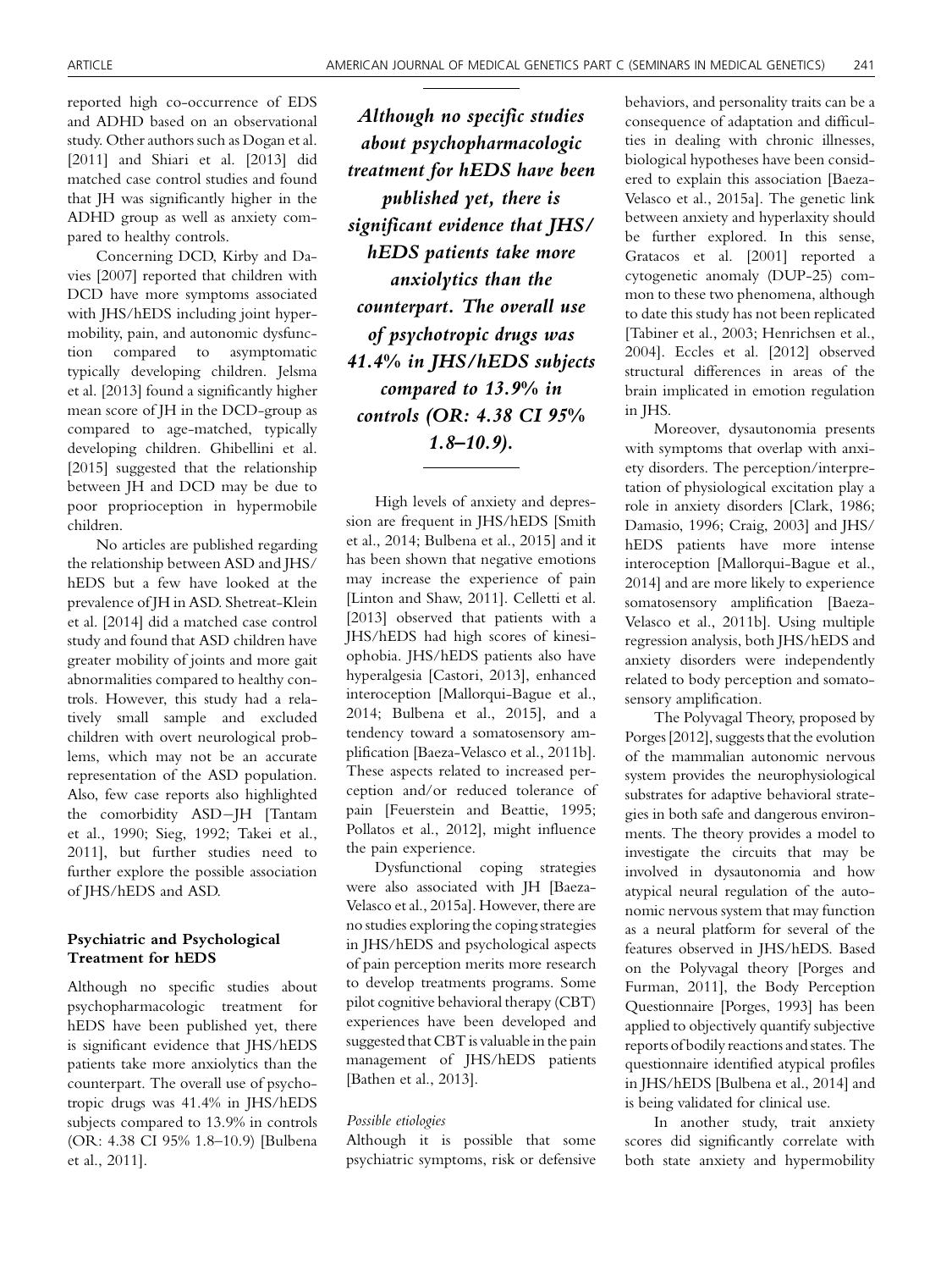scores. Hypermobility scores were also associated with other key affective processing areas in the whole brain analysis [Mallorqui-Bague et al., 2014, 2015, 2016]. These findings increase our understanding of emotion processing in JHS/hEDS people and the mechanisms through which vulnerability to anxiety and somatic symptoms arises in this population.

Another physiological fact that may underlie this relationship is the strong value of the visceral afferent signals to the brain. This has been extensively studied by Critchley et al. [2013] who showed how different visceral inputs can influence thoughts, feelings, and behavior.

Considering the growing evidence of enhanced body awareness among JHS/hEDS along with the increased interception and somatosensory amplification, there might be an excess of alarming information which leads to psychological discomfort and psychiatric conditions.

## Controversies

There are some controversies regarding the psychopathology associated with JHS/hEDS that should be addressed. First, patients with chronic pain and decreased functionality often display anxiety and depression [Bair et al., 2003], independently of the hEDS diagnosis. Another point is that hEDS is associated with multiple conditions like dysautonomia, which can cause a broad spectrum of physical complaints that can mimic anxiety-like symptoms. For instance, patients with dysautonomia experiencing intense heart rate fluctuations could be misdiagnosed with panic attacks. Another example could be the extreme fatigue caused by poor sleep architecture seen in these patients, that could be mistaken as depression. The key lies in being able to identify the cause of the anxiety and depression—if it is centrally mediated as a behavioral disorder or if it is the manifestation of associated conditions.

Another controversy in hEDS lies in diagnosing children or their parents with Conversion Disorder or Munchausen by Proxy respectively. These children often present with chronic pain, easy bruising, multiple joint dislocations, abdominal pain, dizziness, and fatigue that can be misdiagnosed as Conversion Disorder or Munchausen by Proxy. Barnum [2014] recently published a case of a child who had EDS but was misdiagnosed with conversion disorder and highlighted the stigmatizing consequences of making the wrong diagnosis in this population.

It is crucial that the physicians making the psychological assessment of hEDS patients are appropriately trained with the articular and extra-articular symptoms.

## Management

The psychiatric and psychosocial issues have to be explored and properly evaluated in these patients. Pain, negative feelings, and poor emotion regulation are frequently associated with this condition. The consideration of all these aspects can help develop adapted protocols of evidence based psychiatric treatment and psychosocial interventions such as CBT (Table I).

## Future lines of research

First, a comprehensive model of illness is needed; the single "medical specialty"

| Objective/problem                                                     | Professional/intervention                                                             |
|-----------------------------------------------------------------------|---------------------------------------------------------------------------------------|
| Psychopathology (anxiety/mood disorders), Associated mental disorders | Psychiatrist (diagnostic and treatment issues)                                        |
| (e.g., Addictions, sleep disorders, etc.)                             | Clinical/health psychologist (CBT) (psychotherapy with<br>or without pharmacotherapy) |
| Management of chronic pain and negative emotions                      | Clinical/health psychologist (cognitive-behavioral                                    |
|                                                                       | approach: CBT).                                                                       |
|                                                                       | Psychiatrist                                                                          |
|                                                                       | Psychiatric nurse                                                                     |
|                                                                       | Occupational therapist                                                                |
| Improve knowledge about disease                                       | Therapeutic patient education (pluridisciplinary)                                     |
| Improve/develop competences to manage chronic disease (e.g., self-    | Clinical/health psychologist (CBT).                                                   |
| efficacy, coping strategies, etc.)                                    | Psychiatric nurse                                                                     |
|                                                                       | Occupational therapist                                                                |
| Neurodevelopmental disorders in childhood                             | Child/developmental psychiatrist                                                      |
|                                                                       | Child/developmental psychologist (CBT)                                                |
| Cognitive impairments (attention, memory, etc.)                       | Neuropsychologist                                                                     |
| Support                                                               | Clinical psychologist (supportive therapy, different<br>approaches)                   |
|                                                                       | Psychiatric nurses, OT                                                                |

#### TABLE I. Roles of the Mental Health Professionals in the Management of JHS/hEDS

This table defines the different roles of the mental health professionals in the management of JHS/hEDS. The objective or problematic areas are introduced in the left column and the proposed intervention in the right column.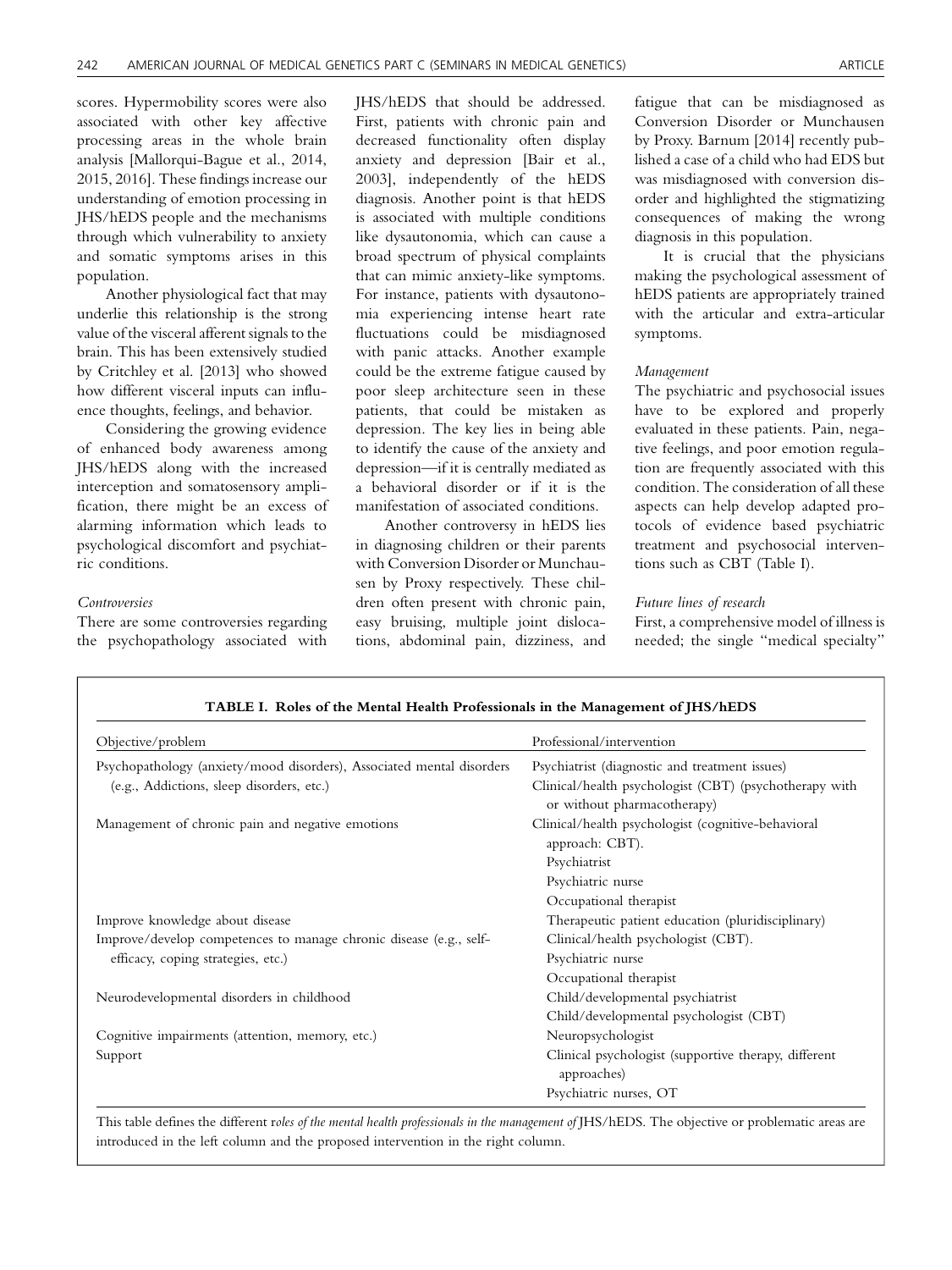approach has to change for a multidisciplinary one. Models including both somatic and also psychiatric/psychological characteristics are required. A first approach was made through the ALPIM spectrum proposal, which is the acronym for anxiety and the domains of its most commonly occurring comorbidities: JHS/hEDS, pain disorders, immune disorders, and mood disorders [Coplan et al., 2015]. The authors of this study hypothesized that the ALPIM syndrome have predictable psychiatric and medical comorbidities and found that significant associations between joint hypermobility and bipolar III, headache with bipolar II, and bipolar II with chronic fatigue syndrome.

A more recent proposal is the "Neuroconnective phenotype" (Fig. 2), in which, around a common core Anxiety-hEDS, it includes five dimensions: behavioral, psychopathology, somatic symptoms, somatosensory symptoms, and somatic illnesses.

Second, research on the underlying mechanisms is necessary, particularly to unmask the obvious but still occult genetic links. The DUP 25 in the chromosome 15 found among subjects suffering from both anxiety and JHS/ hEDS [Gratacos et al., 2001], could not be replicated but it might be worthwhile to further investigate the possible genetic link with new genetic techniques such as whole genomic analyses. The psychophysiological circuits involved between the core features of JHS/hEDS (namely pain and body awareness) and their psychiatric correlates need to be uncovered. These neural correlates may also provide clues to unveil the emotional dysregulation found in JHS/hEDS.

Third, combined treatments tackling both somatic and psychological features should be developed and tested for better evidence based treatments. When talking about phenotypes in psychiatry, authors tend to include only behavioral and psychopathological

traits, which again, represents a bias against somatic or body characteristics. Such restrictive view prevents the development of more comprehensive treatments. However, anxiety cases with JHS/hEDS tend to show more somatic features and therefore, it would be worthwhile exploring and developing more specific treatments for them.

Fourth, comprehensive models of care taking a multidisciplinary approach should be implemented. Several experiences, particularly in England, where there is the London Hypermobility Unit at the Hospital of St. John and St. Elizabeth, may be the prototypical model.

Fifth, considering the evidence of the increased risk associated with JHS/ hEDS to develop anxiety disorders, preventive strategies particularly among children should be tested and implemented. This may help to guide for more specific treatments and to avoid undesirable outcomes in the adulthood. However, while the link between



Figure 2. The Neuroconnective phenotype. The Neuroconnective model is a proposal that may be useful for clinical practice disorders and of some psychosomatic conditions. It was described after the study and careful consideration of clinical and nonclinical data, pathophysiological mechanisms and the present anxiety nosological status. It is built around the core association of Anxiety-JHS/hEDS and it includes behavioral, psychopathology, somatic symptoms, somatosensory symptoms, and somatic illnesses dimensions. Each of the five dimensions includes features that may be present at different degrees and with individual variations and all dimensions incorporate patterns, clinical symptoms, signs and illnesses seen in these patients.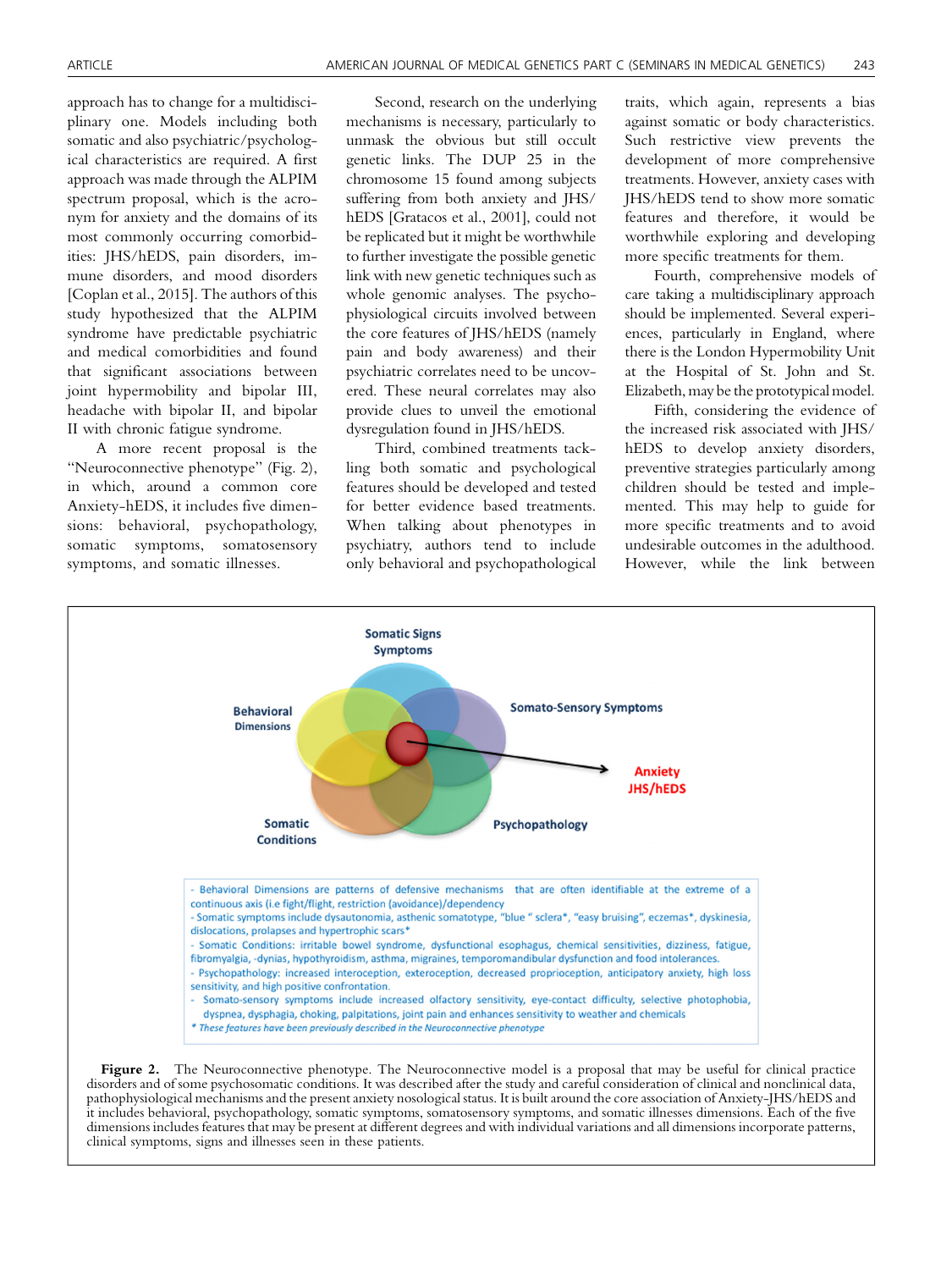JHS/hEDS and anxiety disorders has been well established, there is limited evidence regarding the other dimensions of the JHS/hEDS psychopathology that should be further addressed in subsequent studies.

# CONCLUDING REMARKS

To conclude, patients with JHS/hEDS often suffer from anxiety disorder and the link between these two variables has been repeatedly found in the literature. There is limited literature about other dimensions of the JHS/hEDS psychopathology that should be further addressed in subsequent studies.

In any case, a more careful psychiatric and psychological approach should be taken along other physical treatments to manage and treat this multisystem condition. A new model described as the Neuroconnective phenotype is proposed to evaluate the different dimensions of the pathology associated including behavioral patterns, clinical symptoms, and related illnesses

## ACKNOWLEDGMENTS

We want to acknowledge all the patients suffering from this disabling illness for teaching us that resilience is the key success of this "invisible" condition.

## REFERENCES

- Al-Mufty NS, Bevan DH. 1977. A case of subcutaneous emphysema, pneumomediastinum and pneumoretroperitoneum associated with functional anorexia. Br J Clin Pract 31:160–161.
- Baeza-Velasco C, Gely-Nargeot MC, Vilarrasa AB, Fenetrier C, Bravo JF. 2011a. Association between psychopathological factors and joint hypermobility syndrome in a group of undergraduates from a French university. Int J Psychiatry Med 41:187–201.
- Baeza-Velasco C, Gely-Nargeot MC, Bulbena Vilarrasa A, Bravo JF. 2011b. Joint hypermobility syndrome: Problems that require psychological intervention. Rheumatol Int 31:1131–1136.
- Baeza-Velasco C, Stoebner-Delbarre A, Cousson-Gelie F, Pailhez G, Bulbena A, Baguet F, Gely-Nargeot MC. 2015a. Increased tobacco and alcohol use among women with joint hypermobility: A way to cope with anxiety? Rheumatol Int 35:177–181.
- Baeza-Velasco C, Pailhez G, Bulbena A, Baghdadli A. 2015b. Joint hypermobility and the

heritable disorders of connective tissue: Clinical and empirical evidence of links with psychiatry. Gen Hosp Psychiatry 37:24–30.

- Bair MJ, Robinson RL, Katon W, Kroenke K. 2003. Depression and pain comorbidity: A literature review. Arch Intern Med 163:2433–2445.
- Barnum R. 2014. Problems with diagnosing Conversion Disorder in response to variable and unusual symptoms. Adolesc Health Med Ther 5:67–71.
- Bathen T, Hangmann AB, Hoff M, Andersen LO, Rand-Hendriksen S. 2013. Multidisciplinary treatment of disability in Ehlers-Danlos syndrome hypermobility type/hypermobility syndrome: A pilot study using a combination of physical and cognitivebehavioral therapy on 12 women. Am J Med Genet Part A 161A:3005–3011.
- Bulbena A, Duró JC, Mateo A, Porta M, Vallejo J. 1988. Joint hypermobility syndrome and anxiety disorders. Lancet 2:694.
- Bulbena A, Duró JC, Porta M, Faus S, Vallescar R, Martín-Santos R. 1992. Clinical assessment of Hypermobility of joints: Assembling criteria. J Rheumatol 19:115–122.
- Bulbena A, Duro JC, Porta M, Martin-Santos R, Mateo A, Molina L, Vallescar R, Vallejo J. 1993. Anxiety disorders in the joint hypermobility syndrome. Psychiatry Res 46:59–68.
- Bulbena A, Agullo A, Pailhez G, Martin-Santos R, Porta M, Guitart J, Gago J. 2004. Is joint hypermobility related to anxiety in a nonclinical population also? Psychosomatics 45:432–437.
- Bulbena A, Anguiano B, Gago J, Basterreche E, Ballesteros J, Eguiluz I, Torres M, Reddy D, Coplan J, Berrios G. 2005. Panic/phobic anxiety in schizophrenia: A positive association with joint hypermobility syndrome. Neurol Psychiatry Brain Res 12:95–100.
- Bulbena A, Sperry L, Anguiano B, Gago. 2007. Joint hypermobility in schizophrenia: A potential marker for co-morbid anxiety. Open Psychiatry J 1:31–33.
- Bulbena A, Gago J, Pailhez G, Sperry L, Fullana MA, Vilarroya O. 2011. Joint hypermobility syndrome is a risk factor trait for anxiety disorders: A 15-year follow-up cohort study. Gen Hosp Psychiatry 33:363–370.
- Bulbena A, Mallorquí-Bagué N, Pailhez G, Rosado S, González I, Blanch-Rubió J, Carbonell J. 2014. Self-reported screening questionnaire for the assessment of Joint Hypermobility Syndrome (SQ-CH), a collagen condition, in Spanish population. Eur J Psychiatry 28:17–26.
- Bulbena A, Pailhez G, Bulbena-Cabre A, Mallorqui-Bague N, Baeza-Velasco C. 2015. Joint hypermobility, anxiety and psychosomatics: Two and a half decades of progress toward a new phenotype. Adv Psychosom Med 34:143–157.
- Carbone L, Tylavsky FA, Bush AJ, Koo W, Orwoll E, Cheng S. 2000. Bone density in Ehlers-Danlos syndrome. Osteoporos Int 11:388–392.
- Carlsson C, Rundgren A. 1980. Hypermobility of the joints in women alcoholics. J Stud Alcohol 41:78–81.
- Castori M. 2013. Joint hypermobility syndrome (a.k.a. Ehlers-Danlos syndrome, hypermobility

type): An updated critique. G Ital Dermatol Venereol 148:13–36.

- Celletti C, Castori M, La Torre G, Camerota F. 2013. Evaluation of kinesiophobia and its correlations with pain and fatigue in joint hypermobility syndrome/Ehlers-Danlos syndrome hypermobility type. Biomed Res Int 2013:580460.
- Clark DM. 1986. A cognitive approach to panic. Behav Res Ther 24:461–470.
- Coplan J, Singh D, Gopinath S, Mathew SJ, Bulbena A. 2015. A novel anxiety and affective spectrum disorder of mind and body—The ALPIM (anxiety-laxity-painimmune-mood) syndrome: A preliminary report. J Neuropsychiatry Clin Neurosci 27:93–103.
- Craig AD. 2003. Interoception: The sense of the physiological condition of the body. Curr Opin Neurobiol 13:500–505.
- Critchley HD, Eccles J, Garfinkel SN. 2013. Interaction between cognition, emotion, and the autonomic nervous system. Handb Clin Neurol 117:59–77.
- Damasio AR. 1996. The somatic marker hypothesis and the possible functions of the prefrontal cortex. Philos Trans R Soc Lond B Biol Sci 351:1413–1420.
- Dogan SK, Taner Y, Evcik D. 2011. Benign joint hypermobility syndrome in patients with attention deficit/hyperactivity disorders. Turkish J Rheumatol 26:187–192.
- Eccles J, Iodice V, Dowell N, Owens A, Hughes L, Skipper S, Lycette Y, Humphries K, Harrison N, Mathias C, Critchley H. 2014. Joint hypermobility and autonomic hyperactivity: Relevance to neurodevelopmetal disorders. J Neurol Neurosurg Psychiatry 85:e3.
- Eccles JA, Beacher FD, Gray MA, Jones CL, Minati L, Harrison NA, Critchley HD. 2012. Brain structure and joint hypermobility: Relevance to the expression of psychiatric symptoms. Br J Psychiatry 200: 508–509.
- Feuerstein M, Beattie P. 1995. Biobehavioral factors affecting pain and disability in low back pain: Mechanisms and assessment. Phys Ther 75:267–280.
- Flanders Dunbar. 1955. Mind and body. Psychosomatic medicine. Boston: Random House.
- Garcia Campayo J, Asso E, Alda M, Andres EM, Sobradiel N. 2010. Association between joint hypermobility syndrome and panic disorder: A case-control study. Psychosomatics 51:55–61.
- Ghibellini G, Brancati F, Castori M. 2015. Neurodevelopmental attributes of joint hypermobility syndrome/Ehlers-Danlos syndrome, hypermobility type: Update and perspectives. Am J Med Genet C Semin Med Genet 169C:107–116.
- Goh M, Olver J, Huang C, Millard M, O'Callaghan C. 2013. Prevalence and familial patterns of gastrointestinal symptoms, joint hypermobility and diurnal blood pressure variations in patients with anorexia nervosa. J Eat Disord 1:1–1.
- Grahame R, Bird HA, Child A. 2000. The revised (Brighton 1998) criteria for the diagnosis of benign joint hypermobility syndrome. J Rheumatol 27:1777–1177.
- Gratacos M, Nadal M, Martin-Santos R, Pujana MA, Gago J, Peral B, Armengol L, Ponsa I, Miro R, Bulbena A, Estivill X. 2001.